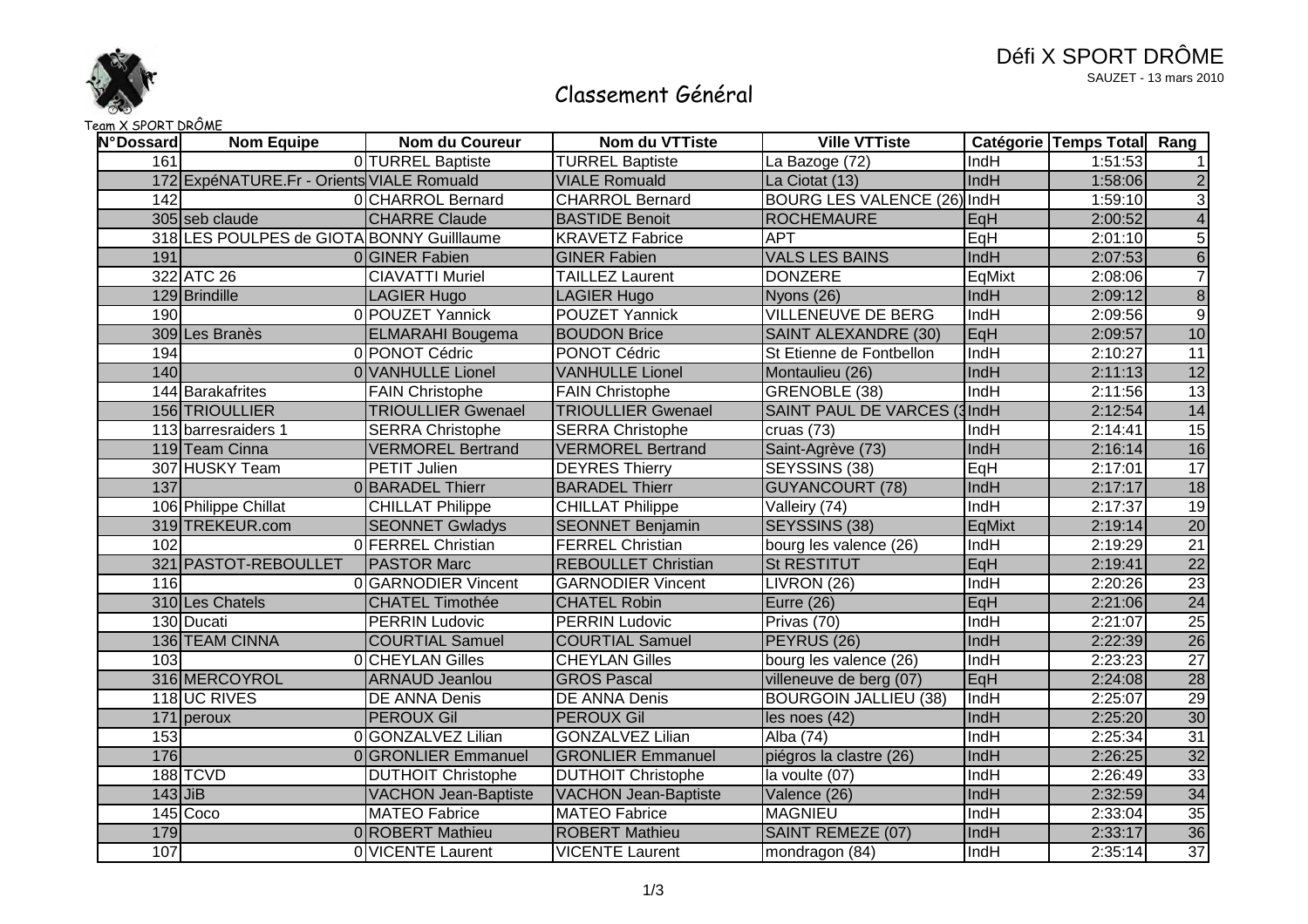

# Classement Général

#### Team X SPORT DRÔME

| N°Dossard | <b>Nom Equipe</b>                               | Nom du Coureur           | Nom du VTTiste             | <b>Ville VTTiste</b>             |             | Catégorie Temps Total Rang |                 |
|-----------|-------------------------------------------------|--------------------------|----------------------------|----------------------------------|-------------|----------------------------|-----------------|
|           | 304 RICHARD / COSTE                             | <b>COSTE Jean-Louis</b>  | <b>RICHARD Fabrice</b>     | MONTELIMAR (26)                  | EqH         | 2:36:26                    | 38              |
|           | 141 Vélo Club NYONSAIS                          | MULOT Jérome             | MULOT Jérome               | NYONS (26)                       | IndH        | 2:37:04                    | $\overline{39}$ |
| 160       |                                                 | 0 LUBAC Samuel           | <b>LUBAC Samuel</b>        | MAUVES (73)                      | IndH        | 2:37:09                    | 40              |
|           | 320 ARDROME                                     | <b>DEOLIVEIRA Arnaud</b> | <b>LAULAGNET Florentin</b> | <b>VIVIERS</b>                   | EqH         | 2:40:16                    | 41              |
|           | 104 RUDY 38                                     | <b>COUTAREL Rodolphe</b> | <b>COUTAREL Rodolphe</b>   | <b>ASSIEU</b>                    | IndH        | 2:40:17                    | 42              |
| 181       |                                                 | 0 MOUNIER Gregory        | <b>MOUNIER Gregory</b>     | st peray (07)                    | IndH        | 2:41:45                    | 43              |
| 192       |                                                 | 0 ESCLEINE Gregory       | <b>ESCLEINE Gregory</b>    | <b>BLV</b>                       | IndH        | 2:42:53                    | 44              |
| 154       |                                                 | 0 SABATIER Xavier        | <b>SABATIER Xavier</b>     | MONTBOUCHER/JABRON               | (IndH)      | 2:44:53                    | 45              |
|           | 323 CHAROL SPORT LOISIR OLRY Eric               |                          | <b>OLRY Alain</b>          | <b>SAUZET</b>                    | EqH         | 2:45:53                    | 46              |
|           | 303 Fabixa                                      | <b>ARNOUX Fabienne</b>   | <b>GOGUET Xavier</b>       | Ancone (26)                      | EqMixt      | 2:47:41                    | 47              |
|           | 122 As raid Melox                               | <b>MARIE David</b>       | <b>MARIE David</b>         | Entraigues (84)                  | IndH        | 2:47:50                    | 48              |
|           | 114 pirate                                      | <b>CHARRIER Laurent</b>  | <b>CHARRIER Laurent</b>    | le cheylard (71)                 | IndH        | 2:48:12                    | 49              |
|           | 184 guillaume                                   | <b>AMYOT Guillaume</b>   | <b>AMYOT Guillaume</b>     | montelimar (26)                  | IndH        | 2:48:34                    | 50              |
|           | 166 INEO R.A.A.                                 | <b>ROCHE Bastien</b>     | <b>ROCHE Bastien</b>       |                                  | $-38$ IndH  | 2:48:40                    | 51              |
|           | $151$ Fred                                      | <b>MICHELAS Frederic</b> | <b>MICHELAS Frederic</b>   | Le Péage De Roussillon (38) IndH |             | 2:49:19                    | 52              |
|           | $150$ THIB                                      | <b>MICHELAS Thibaut</b>  | <b>MICHELAS Thibaut</b>    | Le Péage De Roussillon (38) IndH |             | 2:49:19                    | 53              |
|           | 121 As Raid Melox                               | <b>SCATOLI Paolo</b>     | <b>SCATOLI Paolo</b>       | lirac(30)                        | IndH        | 2:49:49                    | 54              |
| 195       |                                                 | 0 VAQUE Florian          | <b>VAQUE Florian</b>       | Le teil                          | <b>IndH</b> | 2:50:28                    | 55              |
|           | 302 Le duo de choc                              | <b>BOUCLY Florence</b>   | <b>GARNODIER Justine</b>   | Livron (26)                      | EqF         | 2:50:46                    | 56              |
|           | 117 meniaud                                     | <b>MENIAUD Cedric</b>    | <b>MENIAUD Cedric</b>      | st vincent de barres (72)        | IndH        | 2:50:49                    | 57              |
| 105       |                                                 | 0 NAVARRO Hervé          | <b>NAVARRO Hervé</b>       | mondragon (84)                   | IndH        | 2:51:05                    | 58              |
|           | 115 Barrès Raiders                              | <b>BOUILLY Véronique</b> | <b>BOUILLY Véronique</b>   | Rochemaure (74)                  | IndF        | 2:51:10                    | 59              |
|           | 186 FAYA                                        | <b>FAYA Sebastien</b>    | <b>FAYA Sebastien</b>      | saint-clair (07)                 | IndH        | 2:53:35                    | 60              |
| 189       |                                                 | <b>OICHALLEAT Damien</b> | <b>CHALLEAT Damien</b>     | <b>MARSANNE</b>                  | IndH        | 2:54:29                    | 61              |
| 175       |                                                 | 0 GROSJEAN Nathalie      | <b>GROSJEAN Nathalie</b>   | Civrieux d\'azergues (69)        | IndF        | 2:55:14                    | 62              |
| 180       |                                                 | 0 HABA Remi              | <b>HABA Remi</b>           | Montvendre (26)                  | IndH        | 2:55:16                    | 63              |
|           | 126 la patate chaude                            | <b>BARIOL Raphael</b>    | <b>BARIOL Raphael</b>      | PEYRINS (26)                     | IndH        | 2:58:47                    | 64              |
|           | 124 CONTE Olivier                               | <b>CONTE Olivier</b>     | <b>CONTE Olivier</b>       | SAUZET (26)                      | IndH        | 3:00:40                    | 65              |
|           | 301 Les Parigots                                | <b>CHAIX Corinne</b>     | <b>CONTE Théo</b>          | <b>GRASSE (61)</b>               | EqMixt      | 3:00:41                    | 66              |
|           | 308 la nièce et Noncle                          | <b>MICHELAS Cigrid</b>   | <b>LAFONT Jean-Claude</b>  | roussillon (38)                  | EqMixt      | 3:01:18                    | 67              |
| 182       |                                                 | 0 AMICO John             | AMICO John                 | soyons (07)                      | IndH        | 3:01:30                    | 68              |
| 162       |                                                 | 0 CHAREYRE Emmanuel      | <b>CHAREYRE Emmanuel</b>   | <b>GUILHERAND GRANGES (7IndH</b> |             | 3:01:31                    | 69              |
| 165       |                                                 | 0 NUBLAT Christophe      | <b>NUBLAT Christophe</b>   | Montmeyran (26)                  | IndH        | 3:01:36                    | $70$            |
| 134       |                                                 | 0 FLEURY Dominique       | <b>FLEURY Dominique</b>    | MONTELIMAR (26)                  | IndH        | 3:02:31                    | 71              |
| 135       |                                                 | 0 FLEURY Sophie          | <b>FLEURY Sophie</b>       | MONTELIMAR (26)                  | IndF        | 3:02:31                    | 72              |
|           | <b>132 PLANCHON Eric</b>                        | <b>PLANCHON Eric</b>     | <b>PLANCHON Eric</b>       | SAUZET (26)                      | IndH        | 3:06:27                    | 73              |
|           | 311 Vercors thermoformage te TISSANDIER Olivier |                          | <b>REMENIERAS Philippe</b> | charols (26)                     | EqH         | 3:07:07                    | 74              |